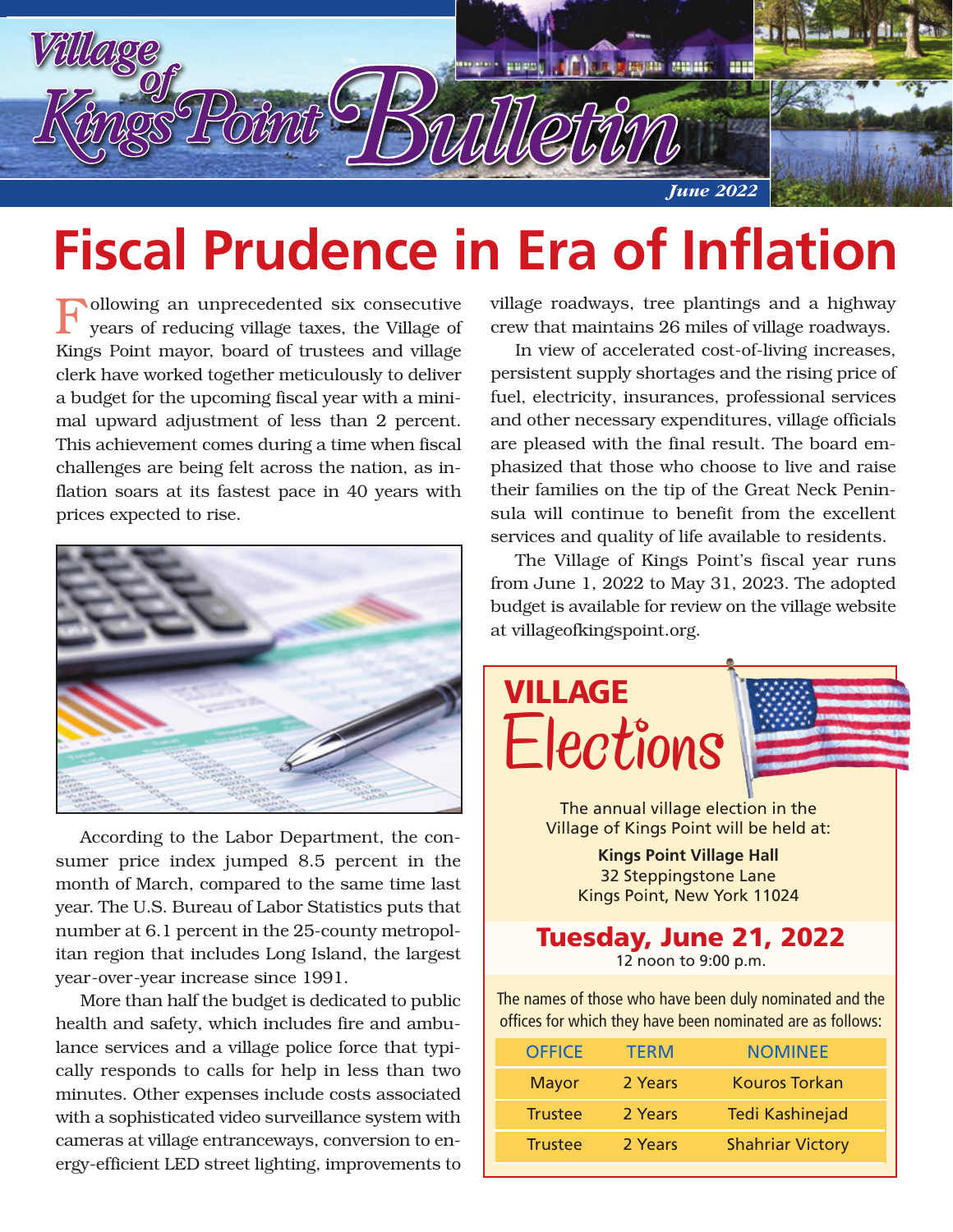

### A Message from **Mayor Michael C. Kalnick**

### **Saying Goodbye**

It is a humbling experience to be elected to public office. By their vote, residents put their trust in you to protect public health and safety, be responsive to their concerns and questions, resolve local issues and make legally sound decisions in the best interest of the citizens. It is a responsibility not to be taken lightly.

To have been given that opportunity by the people of the Village of Kings Point for the past 40 years has been an unimaginable honor. And, to say goodbye is bittersweet.

I have been fortunate to work with dedicated village employees who have given their all every day in service to the community. Additionally, it has been a privilege to collaborate with dozens of residents who have given selflessly of their free time and talent to fill positions on various government boards and provide invaluable support in many other official capacities.

Collectively, their hard work and dedication to our beloved Village of Kings Point exemplifies the potential that can be reached when individuals come together toward a shared goal—making Kings Point a village every resident can be proud of. I am grateful to all who have served, for their influence and the important roles they played these past 40 years.

My love for the beautiful Village of Kings Point will never end. It has been a great place for my wife Lonnie and I to live and raise our family and will surely remain an excellent community to call home for those who come after us.

### **Did You Know?**

The Kings Point Community Benefit Fund was established by the board of trustees to raise capital for the benefit of village enhancement. An appointed committee is currently focusing on initiatives such as tree plantings and other beautification projects; technological advancements; street lighting; maintenance and safety of village property and similar projects which may be paid for by the fund. Capital is raised through subdivision fees required from developers when a subdivision is granted. Fees are computed at a percentage of the fair market value of lots within the subdivision.

#### **Dear Residents:**

After serving our beloved village for nearly 30 years, my time has come to step aside and pass the baton to the next generation of capable residents to carry on the very



difficult and demanding duties of governing. I am humbled and very grateful for your constant support and by showing your trust in me with your vote, so I could continue to be of service.

The board of trustees has worked hard to keep taxes to a minimum, maintained village roadways, keep trees flourishing, our parks, improve street lights and above all else, protect public health and safety as well as numerous other issues and projects which are too many to point out.

I am thankful for Mayor Michael Kalnick and all who served our village before me and along side of me by spending an unlimited time and efforts without any expectations or rewards.

I am grateful for our chief adviser and counselor, who has remained available to us in many ways. Mostly, I am appreciative of each individual member of the village staff, police force, a team of true professionals who have provided exemplary service and the utmost care in looking after our residents.

With that, once again I thank you for all of the support that was allowed to me.

> Most sincerely, *David Harounian Deputy Mayor*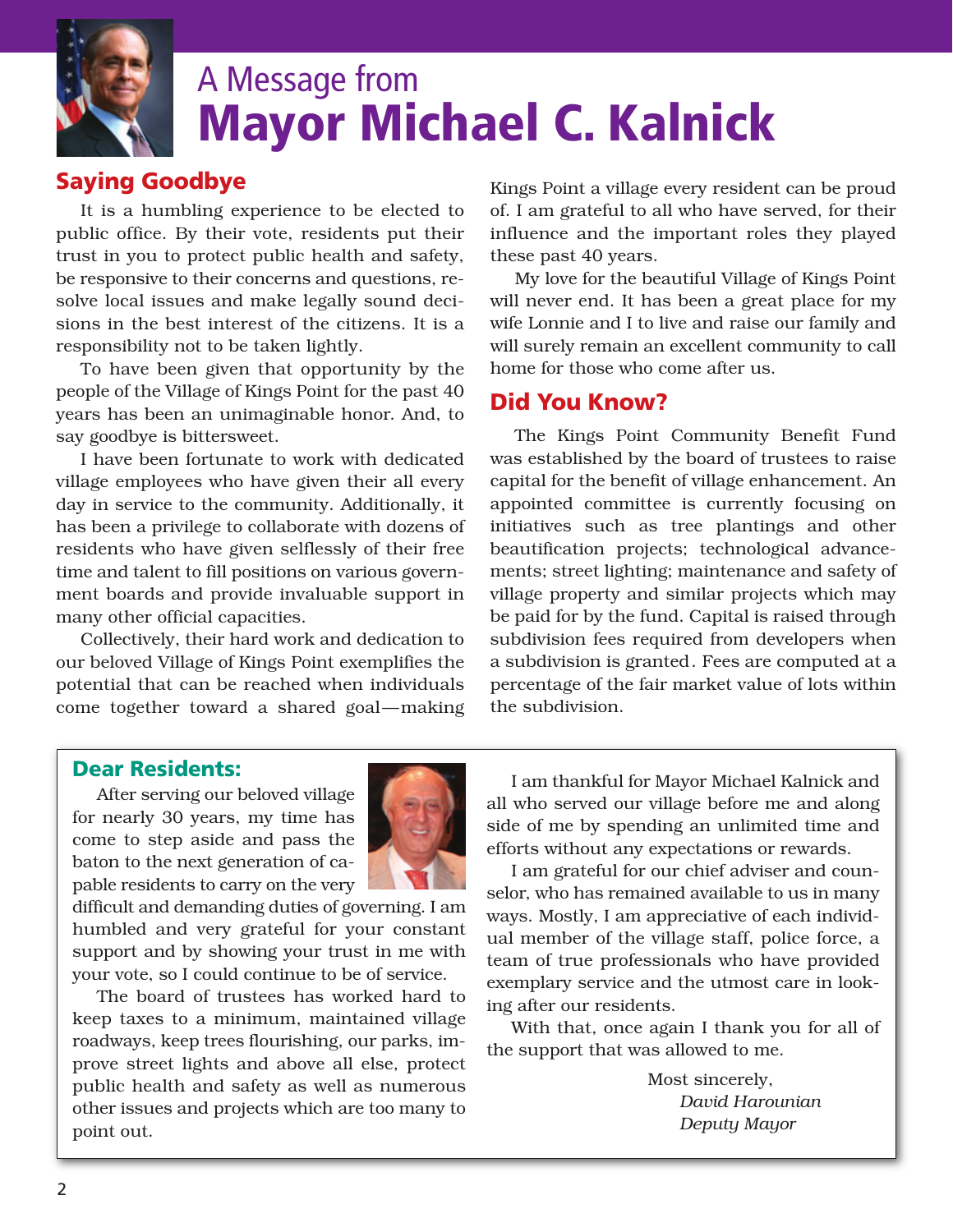# Road Improvements Ongoing in KP

As the weather warms up, residents should expect to come across the adjacent list of projects underway to restore and improve some of the 26 miles of two-lane village roadways that meander through beautiful Kings Point. With funding from a \$4 million bond issue, each of the reconstruction and beautification initiatives includes removing old asphalt from the surface, street repaving and the addition of Belgian block curbing. Drainage modifications and improvements will also be made where needed, including upgrades to some catch basin systems.

• Eagle Point Drive: entire length



- Gatsby Lane: entire length
- Kenneth Court: Steven Lane to end
- Steven Lane: Remsen Road to East Shore Road

Two of the projects will also include widening the roadways to add pedestrian pathways.

- Wildwood Road: from Cherry Lane to Middle Neck Road
- Redbrook Road: from Kings Point Road to Lighthouse Road

## More Accolades for School District

The Great Neck School District and its students continue to receive national and state recognition as leaders in academic excellence. Most recently, *U.S. News & World Report's* "Best High Schools" annual edition listed Great Neck North High

School in the 503 slot among the 1,000 best high schools in the nation.

Six indicators were used to determine the ranking for each of nearly 18,000 public high schools: college readiness, which specifically measured participation and performance on Ad-



vanced Placement and International Baccalaureate exams; reading and math proficiency; reading and math performance; underserved student performance; college curriculum comprehensiveness and graduation rates.

*U.S. News & World Report* also ranked Great Neck North High School number 119 among the best STEM (science, technology, engineering and math) schools in the country and 58th best among more than 1,200 public high schools in New York State.

### **2022 Village Tax**

- The 2022 Village Tax is due **June 1** and payable without a penalty by July 1 NO LATER THAN 4:30 p.m. in the Village Hall. If you have not received your tax bill, please call Kings Point Village Hall immediately.
- Internet payments are accepted until 10:00 p.m. on July 1, online at www.villageofkingspoint.org at which time the internet payment option will be turned off for website maintenance until further notice.
- Payments can be made by cash, check, money order or online only by credit card or debit card. Fees will be charged, based on the amount paid.
- Payments received after **July 1 will be charged a 5% penalty for the first month and an additional 1% per month thereafter** (New York State Real Property Tax Law 1433). **THE VILLAGE IS PROHIBITED BY STATE LAW FROM WAIVING THAT PENALTY.**

R E.

M<sup>1</sup>

 $\mathbf{I}$ 

N.

D

E

R